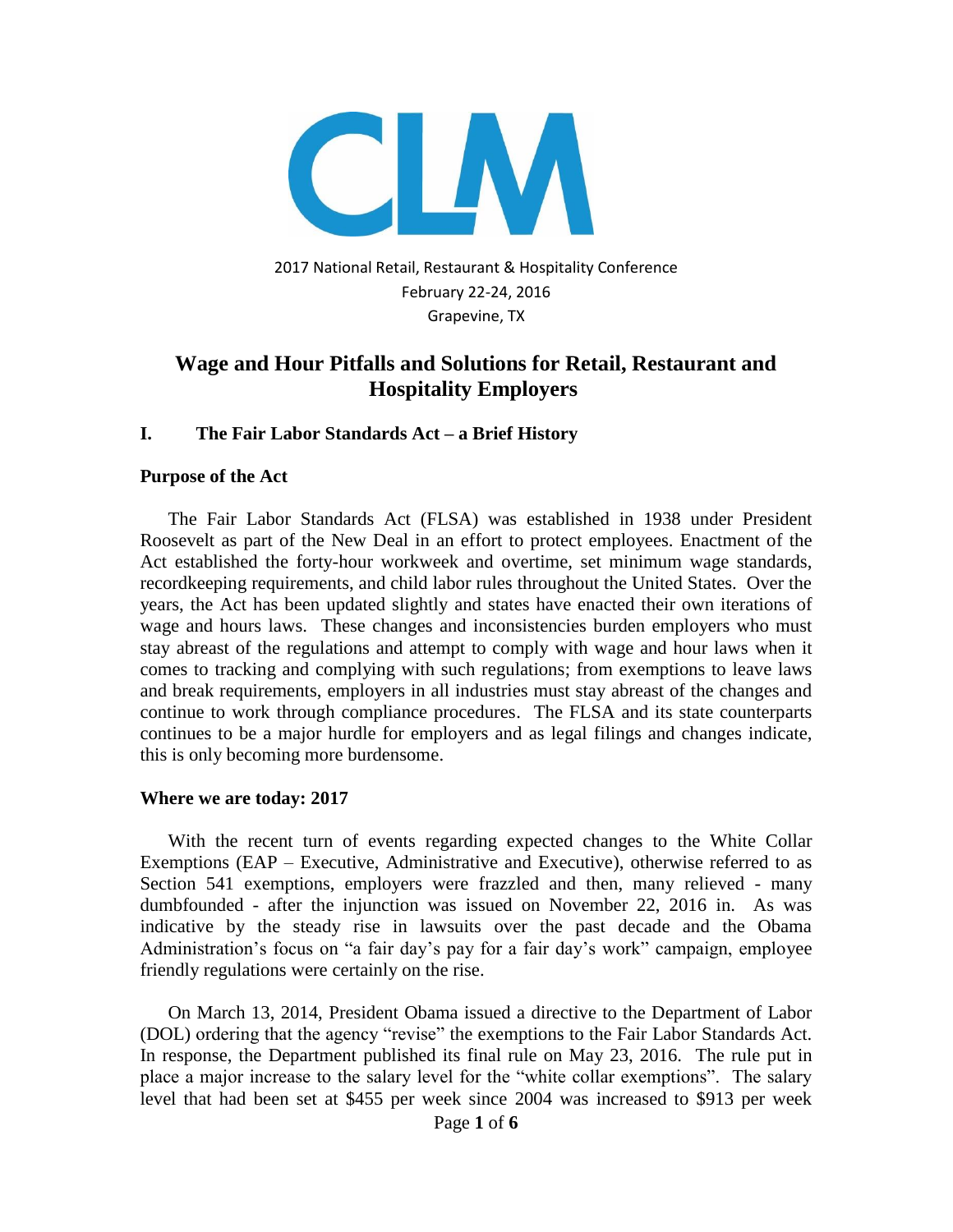effective December 1, 2016. Furthermore, the new rule created an "automatic indexing mechanism" whereby the level would be automatically reset and tied to the  $40<sup>th</sup>$ percentile of regular weekly earnings for full time workers in the lowest wage census region of the U.S. every three years beginning in 2020.

To the surprise of many, however, Federal Judge Mazzant issued a mandatory, nationwide injunction prohibiting the Department of Labor's changes to the salary level from taking effect. In *Nevada v. U.S. Department of* Labor Judge Mazzant opined that (1) such emphasis on the salary test for exemption defies Congressional intent in creating exemptions (2) the automatic mechanism put in place was contrary to the Administrative Procedure Act (APA) and (3) exceeded the Department's Constitutional authority under the  $10<sup>th</sup>$  Amendment.

### **Federal v. State**

Regardless of the current hold on the federal exemption requirements, many states do have their own specific requirements; and the federal law remains unchanged since 2004. (29 C.F.R. 541)

Judge Mazzant used the  $10<sup>th</sup>$  Amendment of the U.S. Constitution as the basis for staying the DOL overtime rule change, noting that the states have constitutional authority to control costs:

"…enforcing FLSA and the new overtime rule against the States infringes upon state sovereignty and federalism by dictating the wages that States must pay to those whom they employ in order to carry out their governmental functions, what hours those persons will work, and what compensation will be provided…"

While this decision is huge for employers, and certainly a big win, it doesn't necessarily change the fact that employers have a great burden when it comes to tracking and complying with wage and hour laws throughout the United States. Employers must be vigilant about keeping abreast of federal and local changes. While the salary threshold is not rising at this time at a federal level, misclassification of employees will certainly continue to be a hot-bed for litigious employees and a sore-spot for the Department.

## **II. Employer obligations for Wage and Hour Compliance**

## **Key Consideration: Recordkeeping**

One key aspect of the FLSA as was enacted almost seventy years ago is the importance of records. The Act itself places the burden of recordkeeping squarely on the shoulders of employers. 29 C.F.R. 516 provides that "every employer subject to any provisions of the Fair Labor Standards Act of 1938, as amended (hereinafter referred to as the "Act"), is required to maintain records containing the information and data required by the specific sections of this part." Nothing in the FLSA prohibits employers from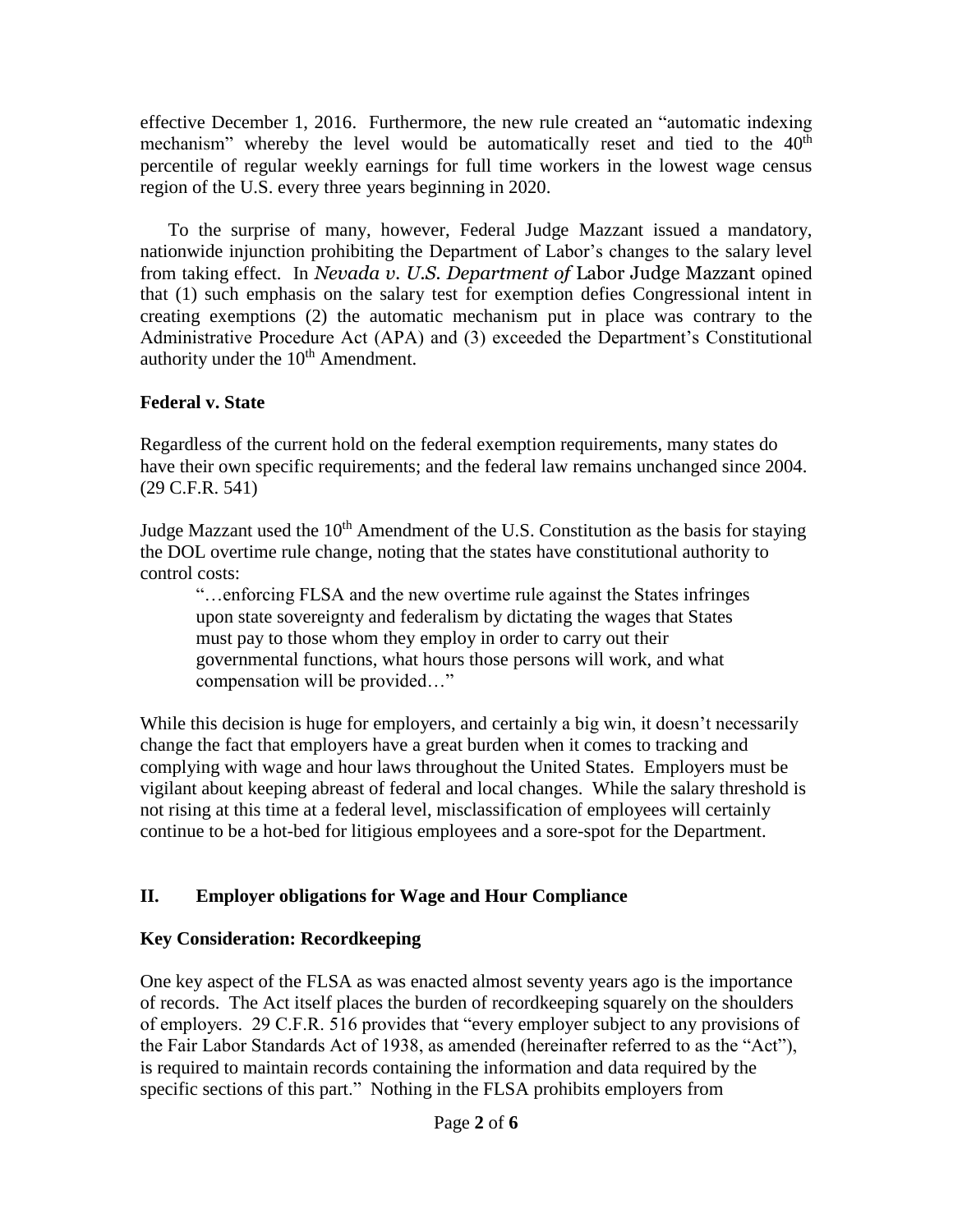transferring the burden, or duty, to maintain records to the employer. However, it is critical that employers understand that even written policies requiring employees to maintain accurate records will not expunge employers of their legal obligation.

## **Will the Documentation Help or Hurt?**

Today, most employers do keep some sort of documentation of business, personnel and employment records. The question is, if the documentation is not accurate  $-$  or is incomplete – what damage can that cause? As the statistics show, wage and hour cases are on the rise. It is standard for any wage and hour cases have multiple allegations and typically the evidence will come down to reviewing the records of the employee's worked hours. For example, in cases of overtime, off-the-clock work, donning and doffing and missed meals and breaks, it is readily apparent what the common thread is: lack of complete or inaccurate records.

Beyond federal and state changes in wage and hour law, decisions by the National Labor Relations Board (NLRB) have significantly affected the joint employer standard. *[Browning-Ferris Industries of California, Inc.](https://www.nlrb.gov/news-outreach/news-story/board-issues-decision-browning-ferris-industries)*, 362 NLRB No. 186 (August 27, [2015.](https://www.nlrb.gov/news-outreach/news-story/board-issues-decision-browning-ferris-industries)) In January of 2016 the Department's Wage and Hour issued an Administrative Interpretation that essentially stated that *any* jointly-owned entities might constitute joint employers. However, in *[Aguiar, et al. v. Subway 39077, Inc., Timothy E. Johnson, et al.](http://assets.law360news.com/0864000/864403/https-ecf-flsd-uscourts-gov-doc1-051117241352.pdf)*, applying a fairly lenient standard, the judge found that: the plaintiff's attempt to certify the collective failed because (1) the proposed collective was comprised of individuals employed by approximately 38 separate, non-party corporate entities (2) the plaintiff's hadn't opted in appropriately under FLSA standards and (3) the putative plaintiffs were not similarly situated. (16-23399-Civ-Scola)

# **Examples**

In addition to federal wage laws, most states regulate employers based on criteria such as location, industry, number of employees and other specific business facts scenarios. For example, the state of California and cities within the state, long known for being extremely "employee friendly", continue to pass regulations – some specifically aimed at certain industries.

For example, employers in Los Angeles and Long Beach, California are subject to local ordinances. In 2007, the City of Los Angeles adopted an ordinance requiring hotels with 150+ rooms within the Airport Hospitality Enhancement Zone to provide employees at least 96 paid hours off per year for any purpose, and a proportional amount of hours to part-time hotel workers. (L.A. Mun. Code § 186.02.)

In 2012, Long Beach voters approved Measure N, which requires hotel employers to provide at least five days of PSL to certain employees. (Long Beach Mun. Code § 5.48.020).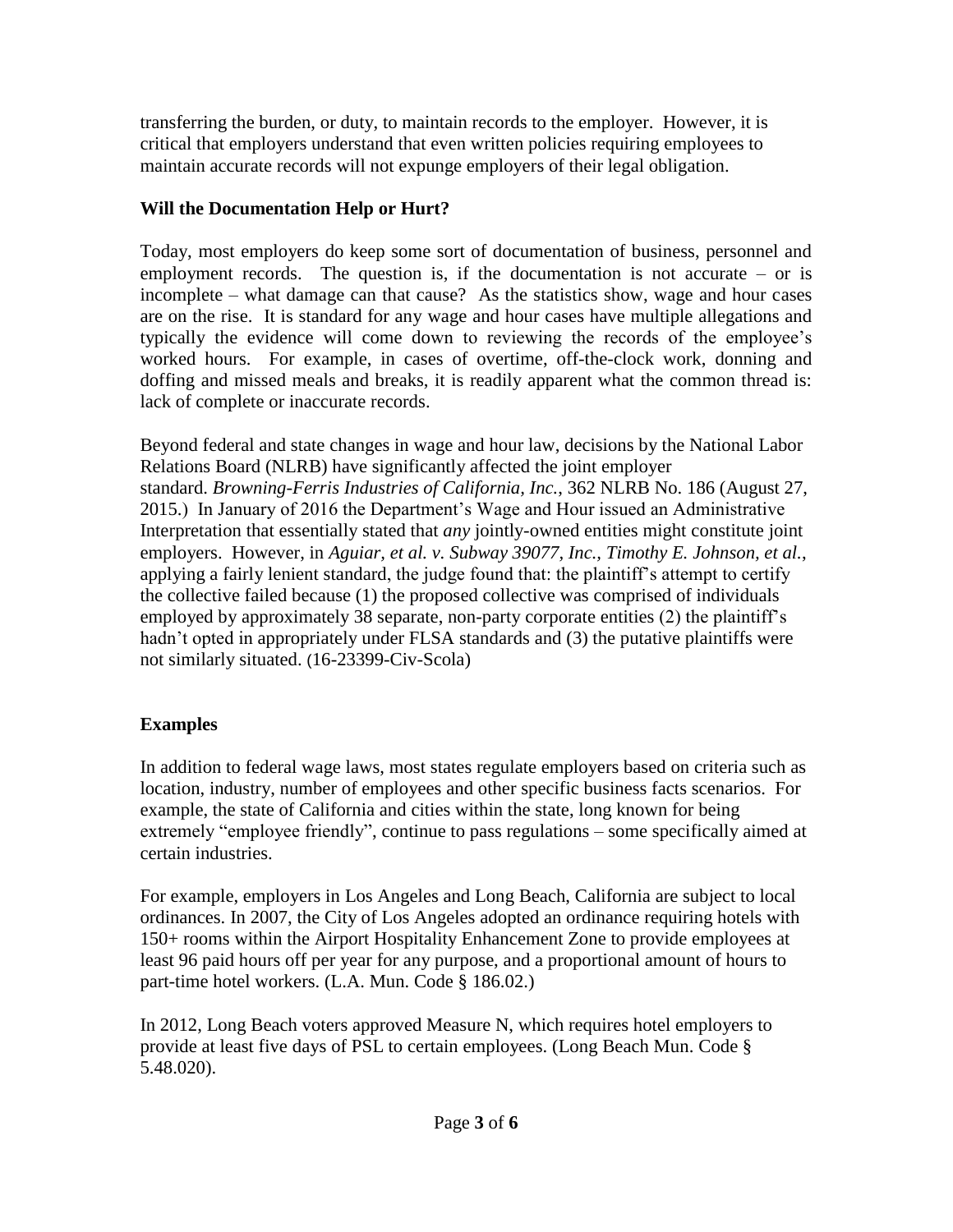### **III. Technology and Other Solutions**

### **Avoiding Red Flags**

The best defense for employers is accurate recordkeeping. Without accurate and complete records, courts are likely to side with employees who merely provide statistical samples that shows "the amount and extent of that work as a matter of just and reasonable inference." *Anderson v. Mt. Clemens Pottery Co*., 328 U. S. 680 (1946). Distinguished by *Wal-Mart Stores, Inc. v. Dukes*, 564 U. S. 338 (2011).

Other issues of employees who perform off the clock work have demonstrated the employer's requirement to truly manage their workforce and know whether the employee was performing work that would benefit the employer. Whether at the employee's workstation or elsewhere, employees must be compensated for all hours worked. *Steiner v. Mitchell*, 350 U. S. 247 (1956). "Work not requested but suffered or permitted is work time." [29 C.F.R. § 785.11.](https://www.dol.gov/cgi-bin/leave-dol.asp?exiturl=http://s.dol.gov/8L&exitTitle=www.ecfr.gov&fedpage=yes)

### **Transparency, Communication, Compliance**

## **Technology**

While many employers may accurately classify employees as FLSA -exempt, employers can certainly keep and track records of their employees including when and where the employee is working. Restaurant, retail and hotel chains have an abundance of low-wage workers, thus triggering special enforcement focus by the Labor Department. In 2014 and 2015, the retail industry, saw increased allegations of overtime violations, off-theclock work, and missed meals and breaks, as well as misclassification. Understanding this, leaders in these industries, understandably, have begun to invest in various sources of technology to track employees.

Specifically, employers focus on donning and doffing opinions (from the Portal-to-Portal Act and beyond), meals and breaks (including state regulations) and classification of employees. *Tyson Foods, Inc. v. Bouaphakeo et al*., (577 U. S. 2016); *IBP, Inc. v. Alvarez*, 546 U. S. 21 (2005); *Murphy v. Kenneth Cole Productions, Inc.* 40 Cal. 4th 1094 (2007). Though the Federal law does not require employees to provide employees with a meal break, many state laws due, thus another area of focus for plaintiff's attorneys. 29 CFR 785.18

## **IV. Bottom Line: Protect Yourself**

## **Wage and Hour Insurance**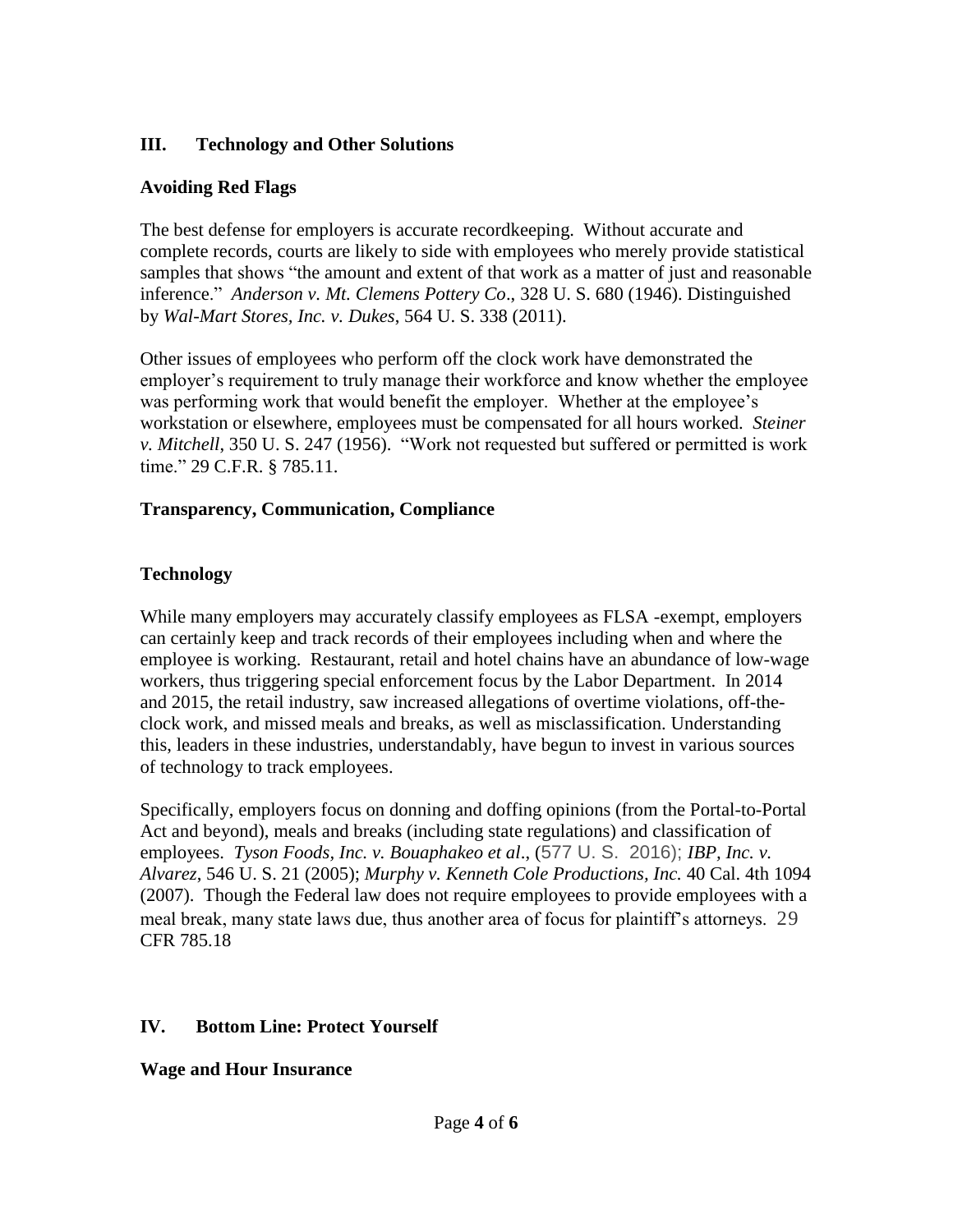There are two basic forms of risk management to mitigate immense wage & hour exposures:

- 1. Prevention. Careful compliance efforts to reduce wage & hour exposures.
- 2. Liability insurance. If a wage & hour claim is made, seek coverage under all potentially relevant lines of coverage (EPL, D&O, Fiduciary), and also consider the need for "standalone" Wage and Hour insurance.

# **Why you need it**

Historically, many companies have looked to their Employment Practices Liability insurance policy to provide coverage for wage and hour claims. However, in the majority of cases, EPL insurance is not the answer, as most EPL policies unequivocally exclude coverage for both federal and state wage & hour claims. Courts largely affirm insurers' position of no coverage under EPL policies, for a variety of reasons. First, generally speaking W&H claims do not allege an Employment Practices Wrongful Act, which is a required trigger under nearly all EPL policies. *California Dairies v. RSUI Indemnity Company*, 462 Fed.Appx. 721 (9th Circuit 2011); *Tritech Software Systems v. U.S. Specialty Ins. Co.* 2010 WL 5174371 (C.D. Cal. 2010); *Gauntlett v. Illinois Union Ins.* 2012 WL 4051218 (N.D. Cal. 2012); *Payless Shoesource, Inc. v. Travelers Companies, Inc.* 585 F.3d 1366 (10th Cir. 2009); *Murphy v. Kenneth Cole Productions, Inc.*, 40 Cal.4th 1094, 1114 (2007); *Jeff Tracy, Inc. v. U.S. Specialty Ins. Co.*, 636 F.Supp.2d 995 (C.D.Cal. 2009).

Insurers also assert that it would constitute a moral hazard, or be against public policy, to insure this risk. *Farmers Automobile Ins. Ass'n v. St. Paul Mercury Ins. Co.* (7th Cir. 2007) 482 F.3d 976; *The Cleveland School Dist. v. Nat'l Union Fire Ins. Co. of Pittsburgh, PA* (N.D. Miss. 2005) 2005 WL 24060087; *Krueger Int'l, Inc. v. Royal Indem. Co.* (7th Cir. 2007) 481 F.3d 993, 996; *Waste Corp. of America v. Genesis Ins. Co.* (S.D. Fla. 2005) 382 F.Supp.2d 1349, 1354-1355, aff'd (11th Cir. 2006) 209 Fed. Appx. 899. The reason being, "[i]nsurance against a violation of an overtime law, whether federal or state, would enable the employer to refuse to pay overtime and then invoke coverage so that the cost of the overtime would come to rest on to the insurance company." F*armers Auto. Ins. Ass'n v. St. Paul Mercury Ins. Co.*, 482 F.3d 976 (7th Cir. 2007).

Finally, insurers frequently take the position that unpaid wages are equivalent to restitution or a preexisting corporate obligation. *Big 5 Corp. v. Gulf Underwriters Ins. Co.* (C.D. Cal. 2003) 2003 WL 22127029; O*ktibbeha County School Dist. v. Coregis Ins. Co.* (N.D. Miss. 2001) 173 F.Supp.2d 541.

## **How it was Developed**

As the EPL market softened in the 1990s, sublimits for "defense costs only" coverage became available to small companies. However, insurance brokers began to "lobby" Bermuda and London insurers to provide broader coverage, particularly for large companies. The first Wage and Hour policy geared toward large companies was